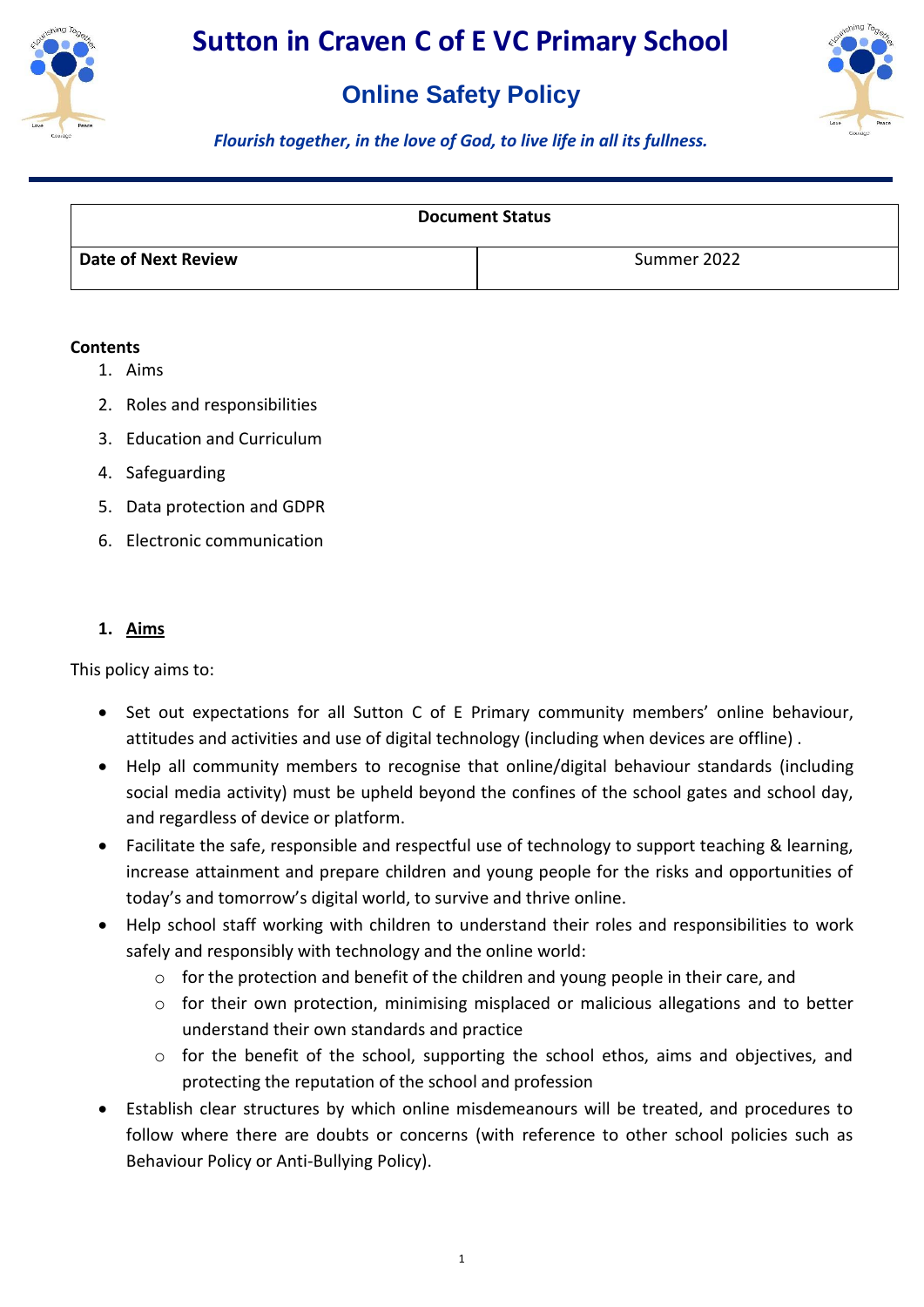

## **Online Safety Policy**



*Flourish together, in the love of God, to live life in all its fullness.*

## 2. **Roles and responsibilities.**

This school is a community and all members have a duty to behave respectfully online and offline, to use technology for teaching and learning and to prepare for life after school, and to immediately report any concerns or inappropriate behaviour, to protect staff, pupils, families and the reputation of the school. We learn together, make honest mistakes together and support each other in a world that is online and offline at the same time.

## **Head Teacher: Mrs Orla Gibbons**

- Foster a culture of safeguarding where online safety is fully integrated into whole-school safeguarding.
- Oversee the activities of the designated safeguarding lead and ensure that the DSL responsibilities listed in the section below are being followed and fully supported.
- Ensure that policies and procedures are followed by all staff.
- Undertake training in offline and online safeguarding, in accordance with statutory guidance and relevant Local Safeguarding Partnerships.
- Liaise with the designated safeguarding lead on all online-safety issues which might arise and receive regular updates on school issues and broader policy and practice information.
- Take overall responsibility for data management and information security ensuring the school's provision follows best practice in information handling; work with the DPO, DSL and governors to ensure a GDPR-compliant framework for storing data, but helping to ensure that child protection is always put first and data-protection processes support careful and legal sharing of information.
- Ensure the school implements and makes effective use of appropriate ICT systems and services including school-safe filtering and monitoring, protected email systems and that all technology including cloud systems are implemented according to child-safety first principles.
- Be responsible for ensuring that all staff receive suitable training to carry out their safeguarding and online safety roles.
- Understand and make all staff aware of procedures to be followed in the event of a serious online safeguarding incident.
- Ensure suitable risk assessments are undertaken so the curriculum meets needs of pupils, including risk of children being radicalised.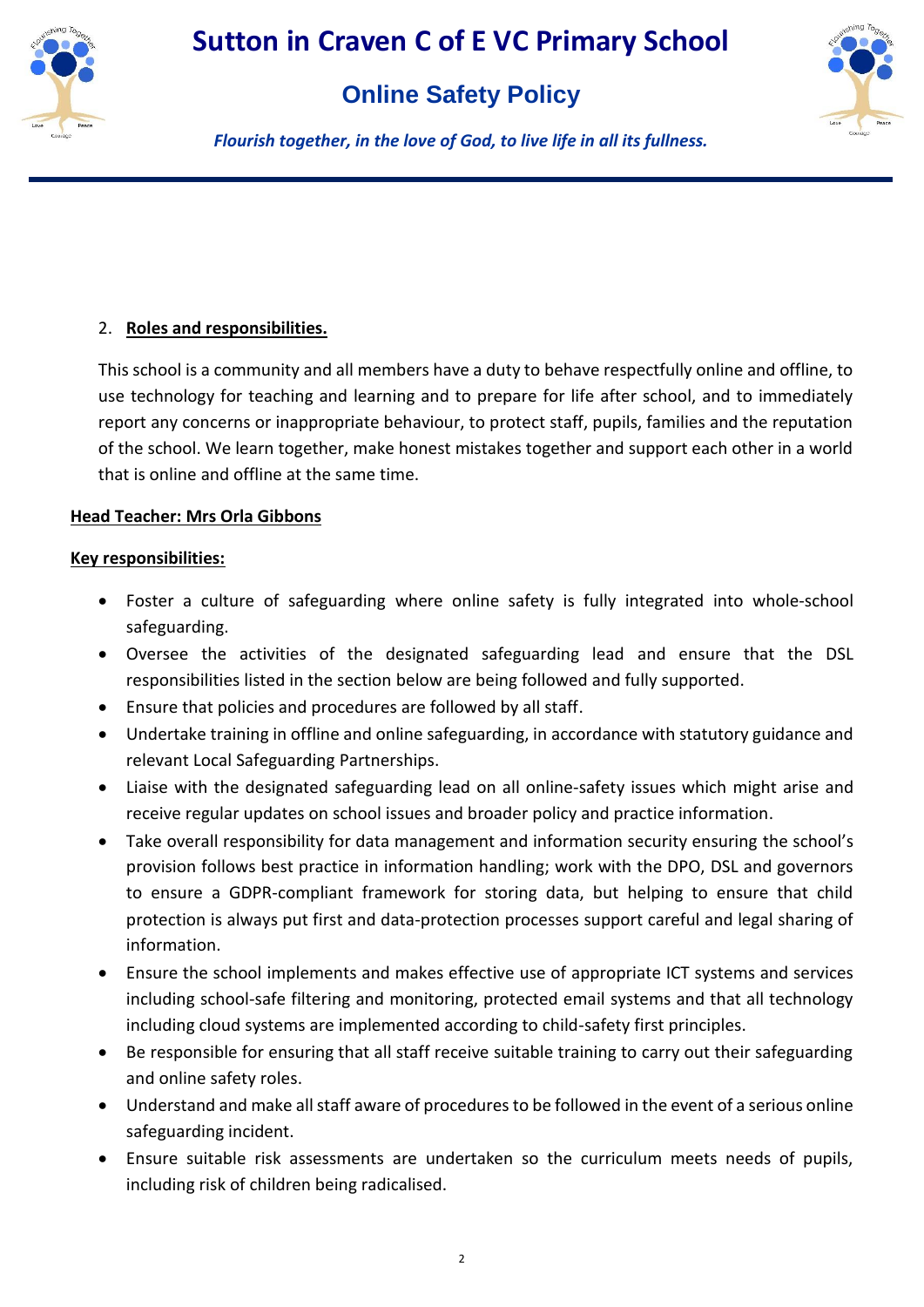



*Flourish together, in the love of God, to live life in all its fullness.*

- Ensure that there is a system in place to monitor and support staff (e.g. network manager) who carry out internal technical online-safety procedures.
- Ensure governors are regularly updated on the nature and effectiveness of the school's arrangements for online safety.
- Ensure the school website meets statutory requirements (see appendices for website audit document.

## **Designated Safeguarding lead: Mrs Orla Gibbons**

## **Deputy Designated Safeguarding Lead :Mrs Alison Campbell**

#### **Online Safety lead: Leanne Harrison**

**Key responsibilities** (remember the DSL can delegate certain online safety duties, e.g. to the onlinesafety coordinator, but not the overall responsibility; this assertion and all quotes below are from Keeping Children Safe in Education 2020):

- "The designated safeguarding lead should take **lead responsibility** for safeguarding and child protection [including online safety] … this **lead** responsibility should not be delegated."
- Work with the HT and technical staff to review protections for **pupils in the home** and **remotelearning** procedures, rules and safeguards.
- Where the online-safety coordinator is not the named DSL or deputy DSL, ensure there is regular review and open communication between these roles and that the DSL's clear overarching responsibility for online safety is not compromised .
- Ensure "An effective approach to online safety [that] empowers a school or college to protect and educate the whole school or college community in their use of technology and establishes mechanisms to identify, intervene in and escalate any incident where appropriate."
- "Liaise with staff (especially pastoral support staff, school nurses, IT Technicians, and SENCOs, or the named person with oversight for SEN in a college and Senior Mental Health Leads) on matters of safety and safeguarding (including online and digital safety) and when deciding whether to make a referral by liaising with relevant agencies."
- Take day-to-day responsibility for online safety issues and be aware of the potential for serious child protection concerns.
- Remind staff of safeguarding considerations as part of a review of remote learning procedures and technology, including that the same principles of online safety and behaviour apply.
- Work with the headteacher, DPO and governors to ensure a GDPR-compliant framework for storing data, but helping to ensure that child protection is always put first and data-protection processes support careful and legal sharing of information.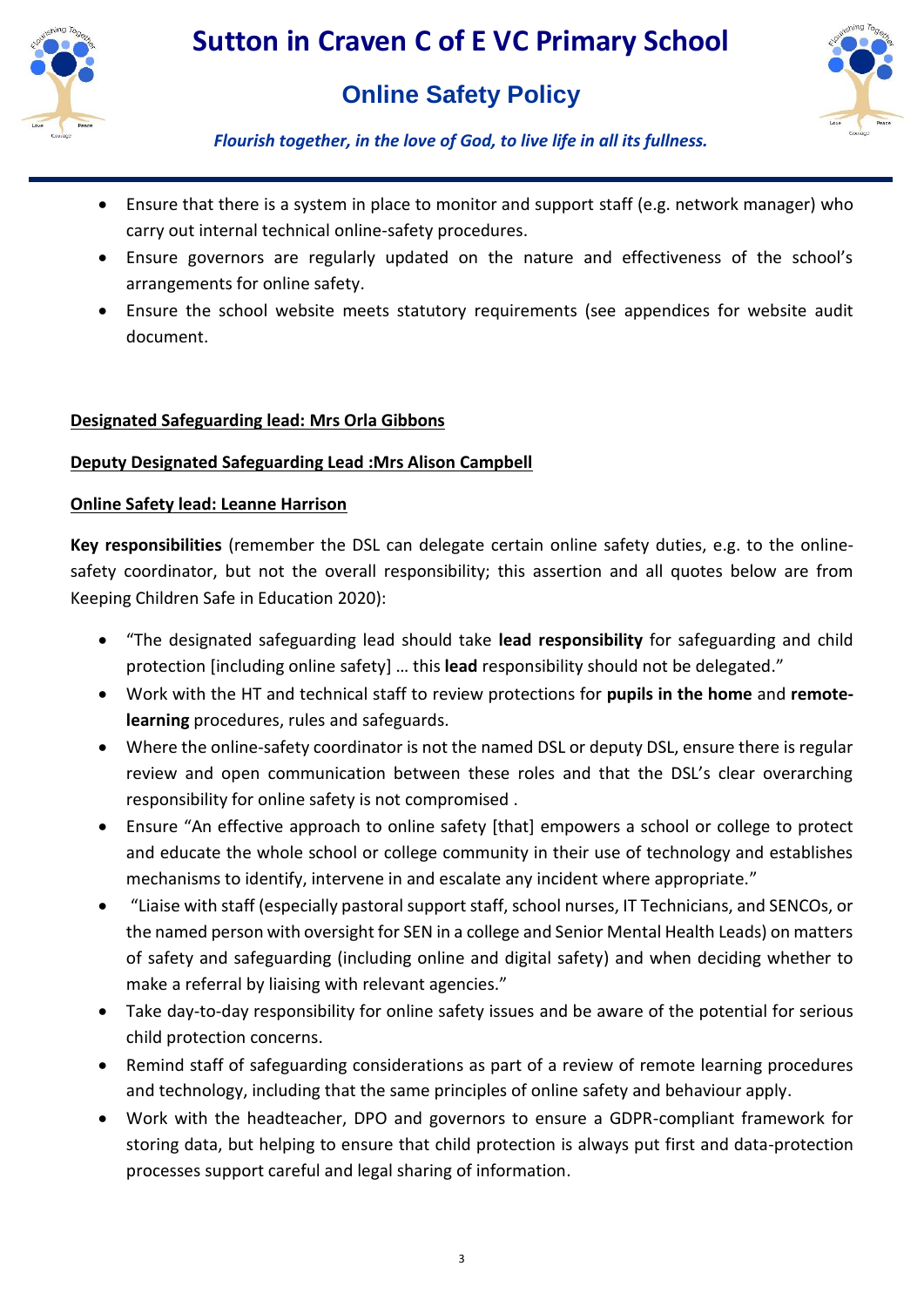



*Flourish together, in the love of God, to live life in all its fullness.*

- Stay up to date with the latest trends in online safeguarding and "undertake Prevent awareness training."
- Review and update this policy, other online safety documents (e.g. Acceptable Use Policies) and the strategy on which they are based (in harmony with policies for behaviour, safeguarding, Prevent and others) and submit for review to the governors/trustees.
- Receive regular updates in online safety issues and legislation, be aware of local and school trends.
- Ensure that online safety education is embedded across the curriculum in line with the statutory RSHE guidance (e.g. by use of the updated UKCIS framework 'Education for a Connected World – 2020 edition') and beyond, in wider school life.
- Promote an awareness of and commitment to online safety throughout the school community, with a strong focus on parents, who are often appreciative of school support in this area, but also including hard-to-reach parents.
- Communicate regularly with SLT and the designated safeguarding and online safety governor/committee to discuss current issues (anonymised), review incident logs and filtering/change control logs and discuss how filtering and monitoring work and have been functioning/helping.
- Ensure all staff are aware of the procedures that need to be followed in the event of an online safety incident, and that these are logged in the same way as any other safeguarding incident.
- Ensure adequate provision for staff to flag issues when not in school and for pupils to disclose issues when off site, especially when in isolation/quarantine/lockdown, e.g. a safe, simple, online form on the school home page about 'something that worrying me' that gets mailed securely to the DSL inbox.
- Oversee and discuss 'appropriate filtering and monitoring' with governors (is it physical or technical?) and ensure staff are aware (Ofsted inspectors have asked classroom teachers about this). If you use LGfL filtering.
- Ensure the 2018 DfE guidance on sexual violence and harassment is followed throughout the school and that staff adopt a zero-tolerance approach to this, as well as to bullying.
- Facilitate training and advice for all staff.

## **Governing Body.**

## **Key responsibilities (quotes are taken from Keeping Children Safe in Education 2020)**

- Approve this policy and strategy and subsequently review its effectiveness.
- Support the school in encouraging parents and the wider community to become engaged in online safety activities.
- Have regular strategic reviews with the online-safety co-ordinator / DSL and incorporate online safety into standing discussions of safeguarding at governor meetings.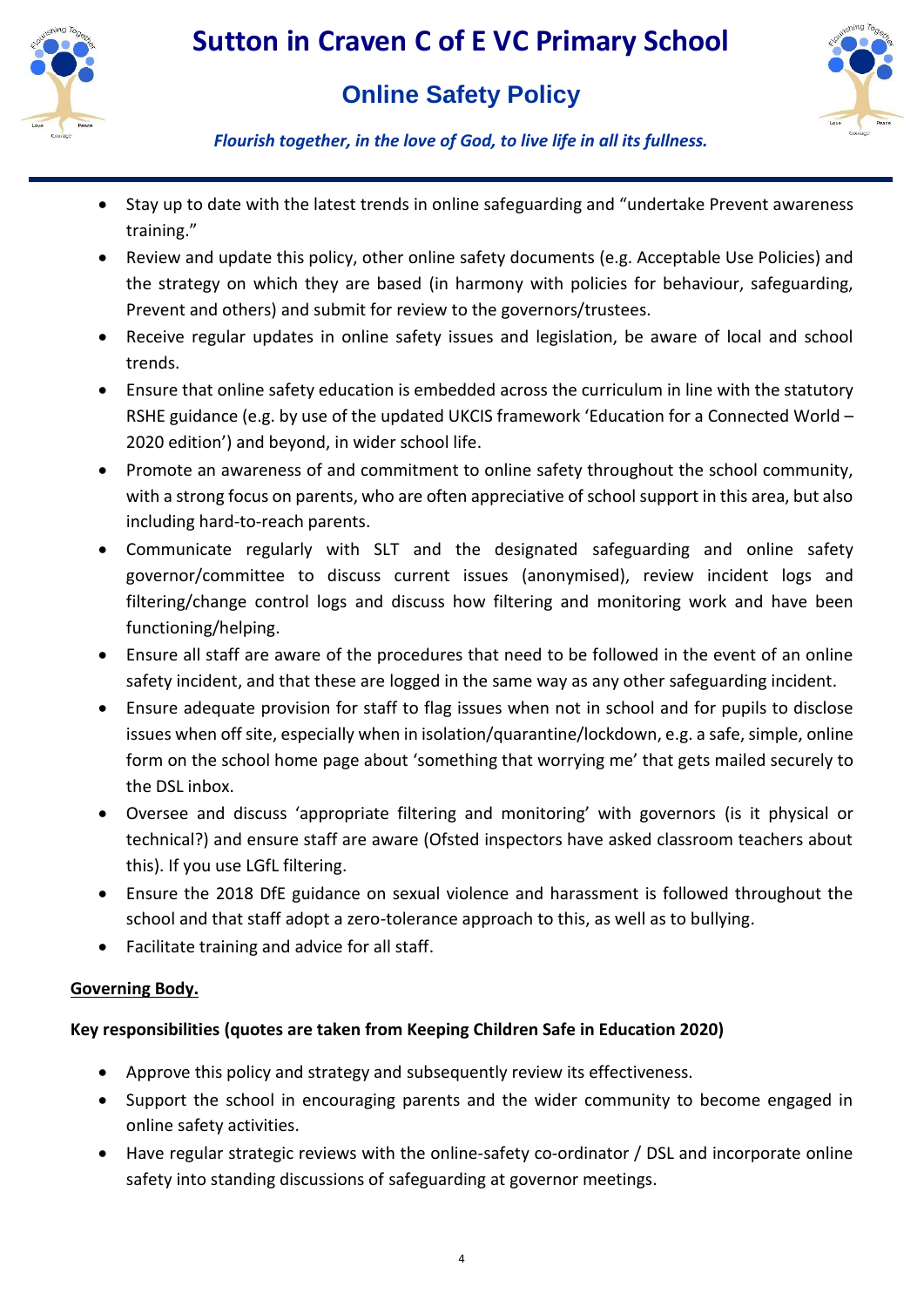

# **Online Safety Policy**



*Flourish together, in the love of God, to live life in all its fullness.*

- Where the online-safety coordinator is not the named DSL or deputy DSL, ensure that there is regular review and open communication between these roles and that the DSL's clear overarching responsibility for online safety is not compromised.
- Work with the DPO, DSL and headteacher to ensure a GDPR-compliant framework for storing data, but helping to ensure that child protection is always put first and data-protection processes support careful and legal sharing of information.
- "Ensure that all staff undergo safeguarding and child protection training (including online safety) at induction. The training should be regularly updated.
- "Ensure that children are taught about safeguarding, including online safety as part of providing a broad and balanced curriculum. Consider a whole school or college approach to online safety [with] a clear policy on the use of mobile technology."

## **All staff**

- In 2020 pay particular attention to safeguarding provisions for **home-learning** and **remoteteaching technologies**.
- Recognise that **RSHE** will be introduced in this academic year and that it is a whole-school subject requiring the support of all staff; online safety has become core to this new subject.
- $\bullet$  Understand that online safety is a core part of safeguarding; as such it is part of everyone's job never think that someone else will pick it up.
- Know who the Designated Safeguarding Lead (DSL) and Online Safety Lead (OSL).
- Read Part 1, Annex A and Annex C of Keeping Children Safe in Education (whilst Part 1 is statutory for all staff, Annex A for SLT and those working directly with children, it is good practice for all staff to read all three sections).
- Read and follow this policy in conjunction with the school's main safeguarding policy.
- Record online-safety incidents in the same way as any safeguarding incident using the schools designated system CPOMS.
- Understand that safeguarding is often referred to as a jigsaw puzzle you may have discovered the missing piece so do not keep anything to yourself.
- Sign and follow the staff acceptable use policy and code of conduct/handbook.
- Notify the DSL/OSL if policy does not reflect practice in your school and follow escalation procedures if concerns are not promptly acted upon.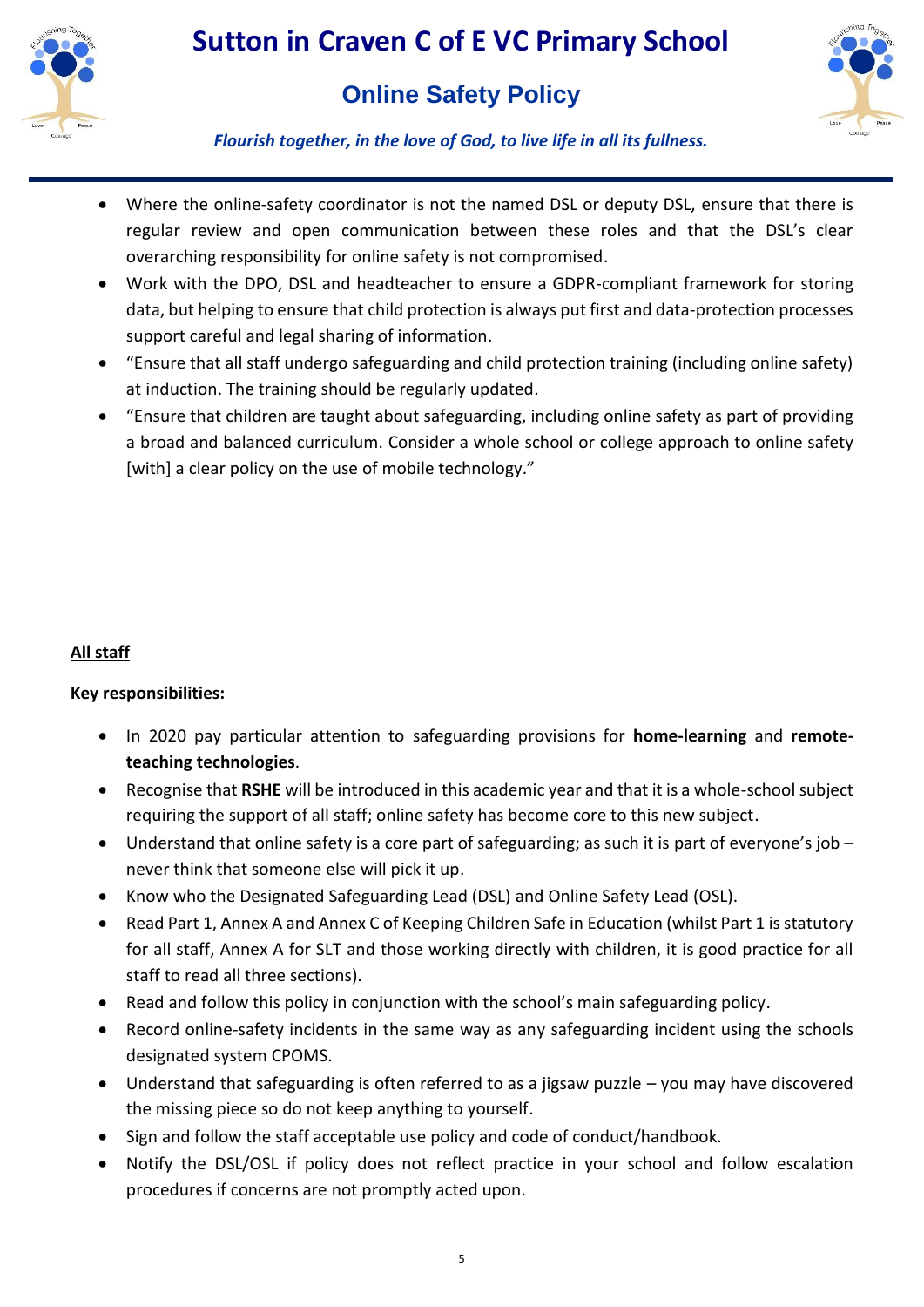

## **Online Safety Policy**



*Flourish together, in the love of God, to live life in all its fullness.*

- Identify opportunities to thread online safety through all school activities as part of a whole school approach in line with the RSHE curriculum, both outside the classroom and within the curriculum, supporting curriculum/stage/subject leads, and making the most of unexpected learning opportunities as they arise (which have a unique value for pupils).
- Whenever overseeing the use of technology in school or for homework or remote teaching, encourage and talk about appropriate behaviour and how to get help and consider potential risks and the age-appropriateness of websites (find out what appropriate filtering and monitoring systems are in place).
- Carefully supervise and guide pupils when engaged in learning activities involving online technology, supporting them with search skills, critical thinking, age appropriate materials and signposting, and legal issues such as copyright and GDPR.
- Be aware of security best-practice at all times, including password hygiene and phishing strategies.
- Prepare and check all online source and resources before using.
- Encourage pupils/students to follow their acceptable use policy at home as well as at school, remind them about it and enforce school sanctions.
- Notify the DSL/OSL of new trends and issues before they become a problem.
- Take a zero-tolerance approach to bullying and low-level sexual harassment.
- Be aware that you are often most likely to see or overhear online-safety issues (particularly relating to bullying and sexual harassment and violence) in the playground, corridors, toilets and other communal areas outside the classroom – let the DSL/OSL know.
- Receive regular updates from the DSL/OSL and have a healthy curiosity for online safeguarding issues.
- Model safe, responsible and professional behaviours in their own use of technology. This includes outside the school hours and site, and on social media, in all aspects upholding the reputation of the school and of the professional reputation of all staff.

## **PSHE Lead: Mrs Alison Campbell**

- As listed in the 'all staff' section, plus:
- Embed consent, mental wellbeing, healthy relationships and staying safe online into the PSHE / Relationships education, relationships and sex education (RSE) and health education curriculum. "This will include being taught what positive, healthy and respectful online relationships look like, the effects of their online actions on others and knowing how to recognise and display respectful behaviour online. Throughout these subjects, teachers will address online safety and appropriate behaviour in an age appropriate way that is relevant to their pupils' lives."
- This will complement the computing curriculum, which covers the principles of online safety at all key stages, with progression in the content to reflect the different and escalating risks that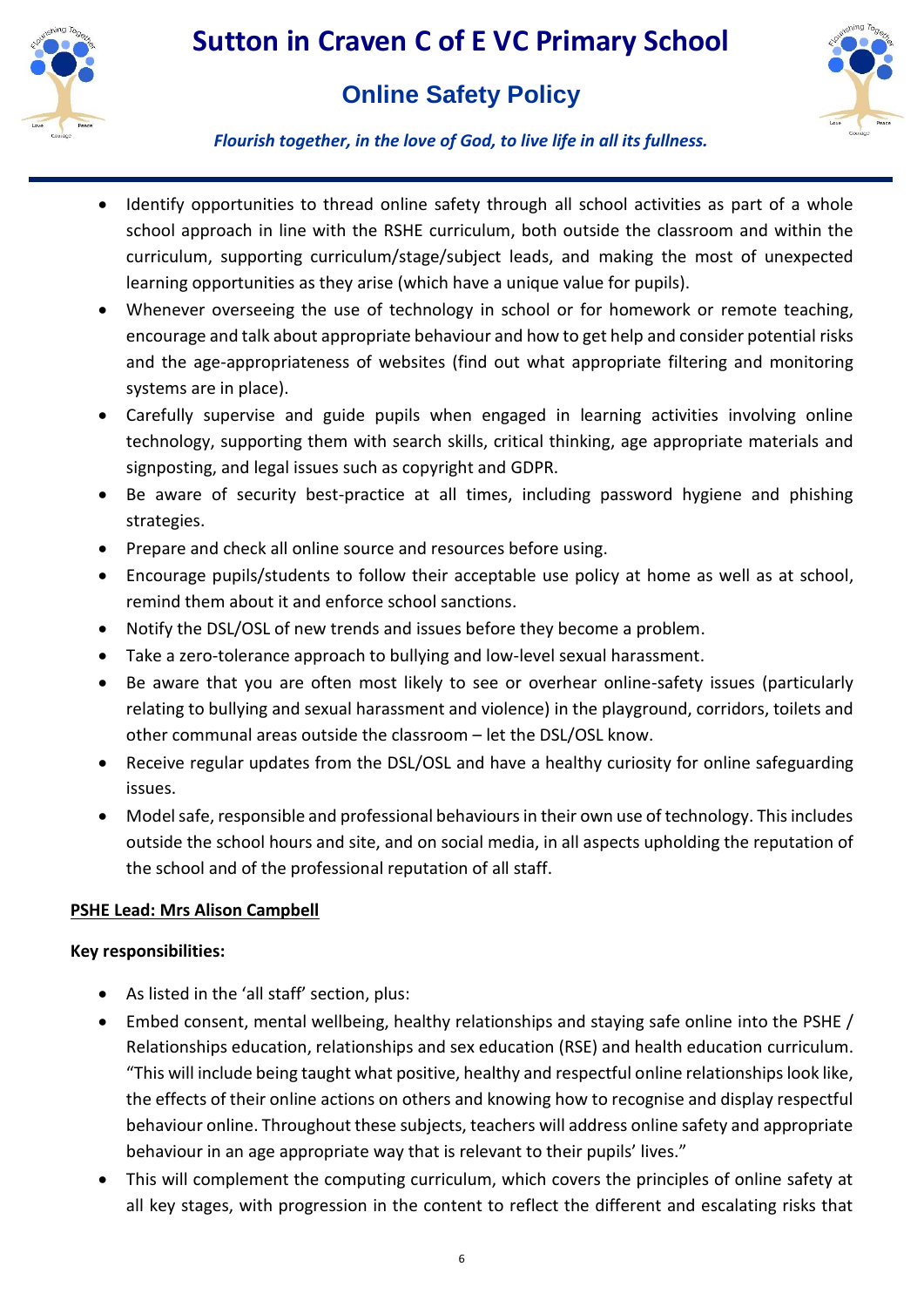

# **Online Safety Policy**



*Flourish together, in the love of God, to live life in all its fullness.*

pupils face. This includes how to use technology safely, responsibly, respectfully and securely, and where to go for help and support when they have concerns about content or contact on the internet or other online technologies.

- Work closely with the DSL/OSL and all other staff to ensure an understanding of the issues, approaches and messaging within PSHE / RSHE.
- Work closely with the Computing lead to avoid overlap but ensure a complementary wholeschool approach, and with all other lead staff to embed the same whole-school approach.

#### **Computing lead – Mrs Leanne Harrison**

#### **Key responsibilities:**

- As listed in the 'all staff' section, plus:
- Oversee the delivery of the online safety element of the Computing curriculum in accordance with the national curriculum.
- Work closely with the RSHE lead to avoid overlap but ensure a complementary whole-school approach.
- Work closely with the DSL/OSL and all other staff to ensure an understanding of the issues, approaches and messaging within Computing.
- Collaborate with technical staff and others responsible for ICT use in school to ensure a common and consistent approach, in line with acceptable-use agreement.

## **Pupils**

- Read, understand, sign and adhere to the student/pupil acceptable use policy and review this annually.
- Read, understand, sign and adhere to the teams student/pupil acceptable use policy newly in place for the **home** learning during isolation.
- Treat **home learning during any isolation/quarantine or bubble/school lockdown** in the same way as regular learning in school and behave as if a teacher or parent were watching the screen.
- Avoid any private communication or use of personal logins/systems to communicate with or arrange meetings with school staff or tutors
- Understand the importance of reporting abuse, misuse or access to inappropriate materials, including any concerns about a member of school staff or supply teacher or online tutor
- Know what action to take if they or someone they know feels worried or vulnerable when using online technology, at school, home or anywhere else.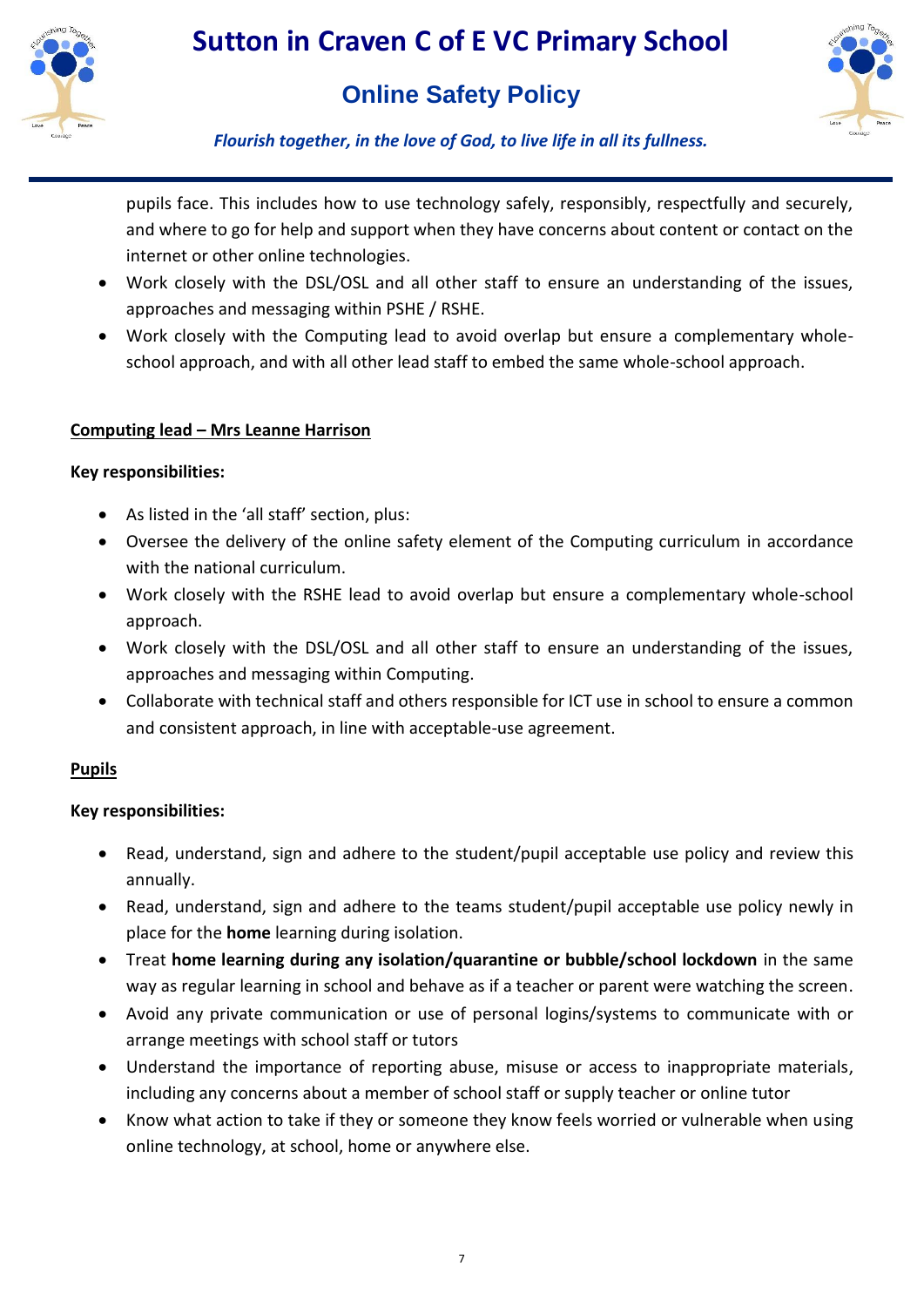

# **Online Safety Policy**



*Flourish together, in the love of God, to live life in all its fullness.*

- To understand the importance of adopting safe and responsible behaviours and good online safety practice when using digital technologies outside of school and realise that the school's acceptable use policies cover actions out of school, including on social media
- Remember the rules on the misuse of school technology devices and logins used at home should be used just like if they were in full view of a teacher.
- Understand the benefits/opportunities and risks/dangers of the online world and know who to talk to at school or outside school if there are problems.

## **Parents/careres**

#### **Key responsibilities:**

- Read, sign and promote the school's parental acceptable use policy and read the pupil policy and encourage their children to follow it.
- Support the child during remote learning to follow the teams acceptable use policy.
- Consult with the school if they have any concerns about their children's and others' use of technology.
- Promote positive online safety and model safe, responsible and positive behaviours in their own use of technology, including on social media: not sharing other's images or details without permission and refraining from posting negative, threatening or violent comments about others, including the school staff, volunteers, governors, contractors, pupils or other parents/carers.
- Encourage children to engage fully in home-learning during any period of isolation/quarantine or bubble/school closure and flag any concerns.

## **External groups including Pupil Parent Council**

#### **Key responsibilities:**

- Any external individual/organisation will sign an acceptable use policy prior to using technology or the internet within school.
- Support the school in promoting online safety and data protection.
- Model safe, responsible, respectful and positive behaviours in their own use of technology, including on social media: not sharing other's images or details without permission and refraining from posting negative, threatening or violent comments about others, including the school staff, volunteers, governors, contractors, pupils or other parents/carers.

## **3. Education and Curriculum**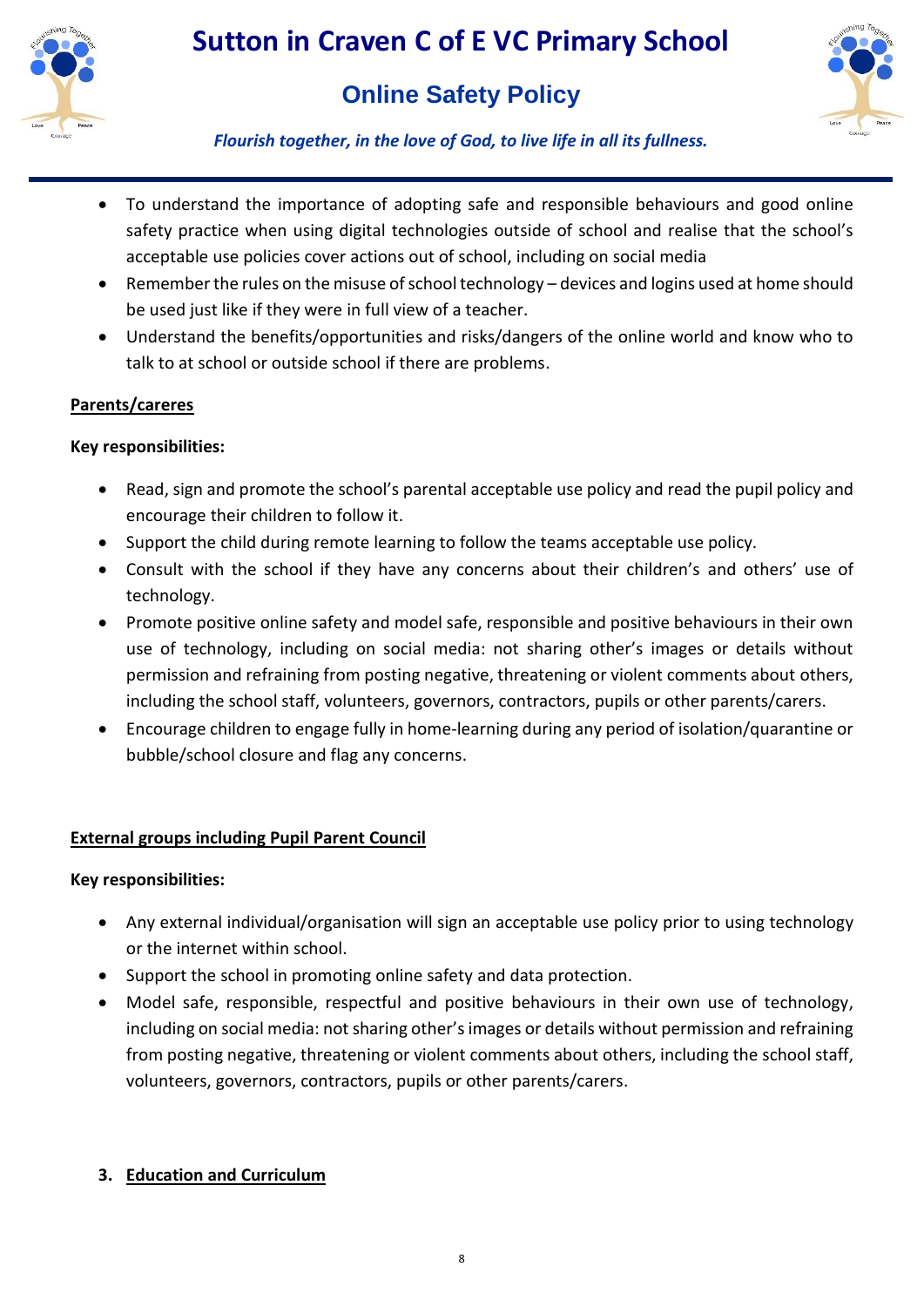

# **Online Safety Policy**



*Flourish together, in the love of God, to live life in all its fullness.*

At Sutton C of E, we recognise that online safety and broader digital resilience must be thread throughout the curriculum as well as key foci being taught through focused lessons. That is why we are working to adopt the 'Education for a Connected World – 2020 edition' framework.

The following subjects have the clearest online safety links

- Relationships education, relationships and sex education (RSE) and health (also known as RSHE or PSHE)
- Computing
- PHSE

Annual reviews of curriculum plans / schemes of work (including for SEND pupils) are used as an opportunity to follow this framework more closely in its key areas of Self-image and Identity, Online relationships, Online reputation, Online bullying, Managing online information, Health, Wellbeing and lifestyle, Privacy and security, and Copyright and ownership.

However, as stated in the role descriptors above, it is the role of all staff to identify opportunities to thread online safety through all school activities, both outside the classroom and within the curriculum, supporting curriculum/stage/subject leads, and making the most of unexpected learning opportunities as they arise (which have a unique value for pupils).

Whenever overseeing the use of technology (devices, the internet, new technology such as augmented reality, etc) in school or setting as homework tasks, all staff should encourage sensible use, monitor what pupils/students are doing and consider potential dangers and the age appropriateness of websites (ask your DSL what appropriate filtering and monitoring policies are in place).

Equally, all staff should carefully supervise and guide pupils when engaged in learning activities involving online technology (including, extra-curricular, extended school activities if relevant and remote teaching), supporting them with search skills, critical thinking (e.g. fake news), age appropriate materials and signposting, and legal issues such as copyright and data law.

## **4. Safeguarding**

It is vital that all staff recognise that online-safety is a part of safeguarding (as well as being a curriculum strand of Computing, PSHE/RSHE and Citizenship.

General concerns must be handled in the same way as any other safeguarding concern; safeguarding is often referred to as a jigsaw puzzle, so all stakeholders should air on the side of talking to the onlinesafety lead / designated safeguarding lead to contribute to the overall picture or highlight what might not yet be a problem.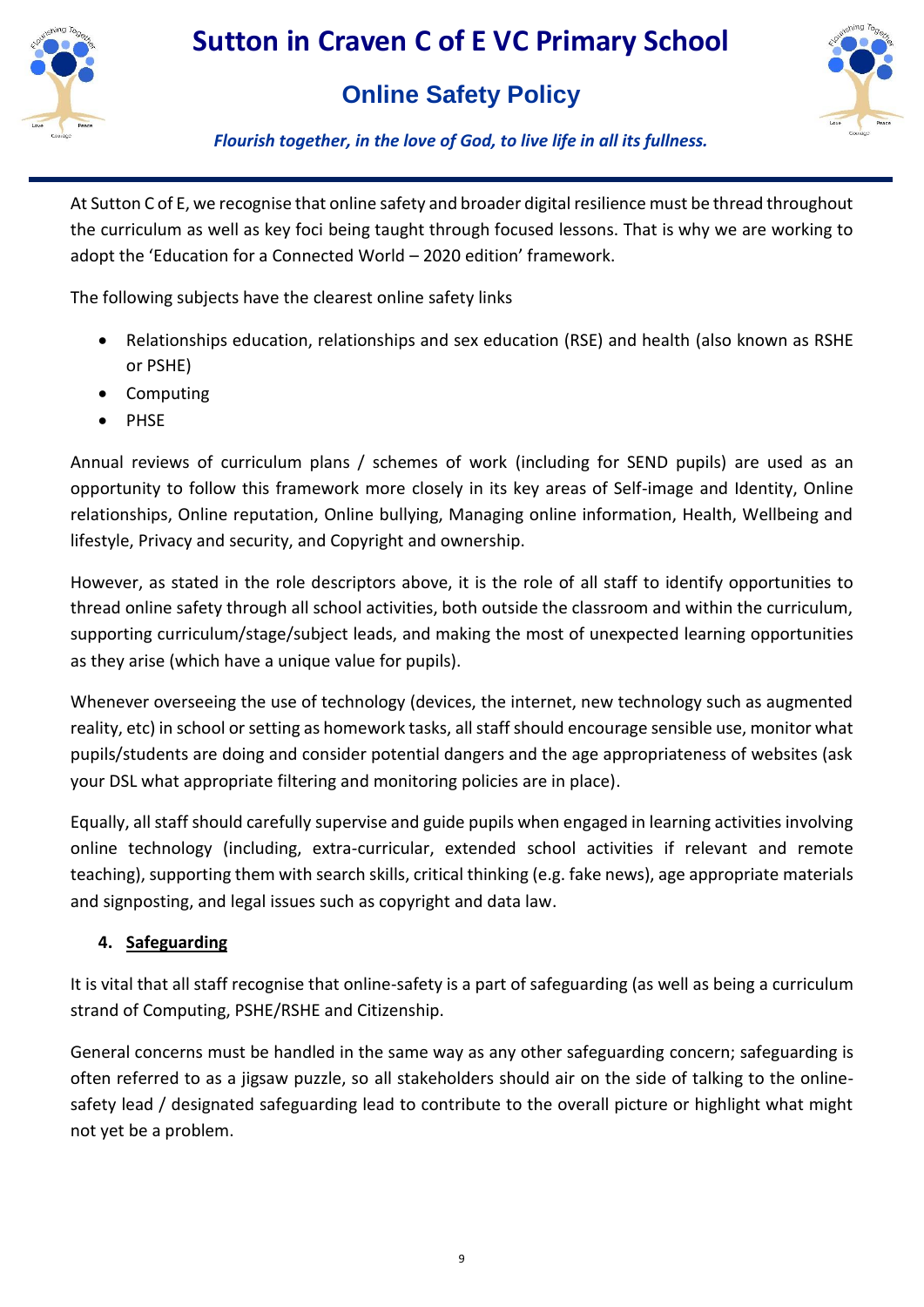

## **Online Safety Policy**



#### *Flourish together, in the love of God, to live life in all its fullness.*

Support staff will often have a unique insight and opportunity to find out about issues first in the playground, corridors, toilets and other communal areas outside the classroom (particularly relating to bullying and sexual harassment and violence).

This school commits to take all reasonable precautions to ensure online safety, but recognises that incidents will occur both inside school and outside school (and that those from outside school will continue to impact on pupils when they come into school or during extended periods away from school. All members of the school are encouraged to report issues swiftly to allow us to deal with them quickly and sensitively through the school's escalation processes.

Any suspected online risk or infringement should be reported to the online safety lead / designated safeguarding lead on the same day – where clearly urgent, it will be made as soon after the identification as possible.

Any concern/allegation about staff misuse is always referred directly to the Headteacher, unless the concern is about the Headteacher in which case the compliant is referred to the Chair of Governors and the LADO (Local Authority's Designated Officer).

The school will actively seek support from other agencies as needed such as the local authority. We will inform parents/carers of online-safety incidents involving their children, and the Police where staff or pupils engage in or are subject to behaviour which we consider is particularly disturbing or breaks the law

#### **Bullying**

Online bullying should be treated like any other form of bullying and the school bullying policy should be followed for online bullying, which may also be referred to as cyberbullying, including issues arising from banter.

#### **Misuse of school technology (devices, networks and platforms)**

Clear and well communicated rules and procedures are essential to govern pupil and adult use of school networks, connections, internet connectivity and devices, cloud platforms and social media (both when on school site and outside of school).

These are defined in the relevant Acceptable Use Policy as well as in this document, for example in the sections relating to the professional and personal use of school platforms/networks/clouds, devices and other technology, as well as to BYOD (bring your own device) policy.

Where pupils contravene these rules, the school behaviour policy will be applied; where staff contravene these rules, action will be taken as outlined in the staff handbook.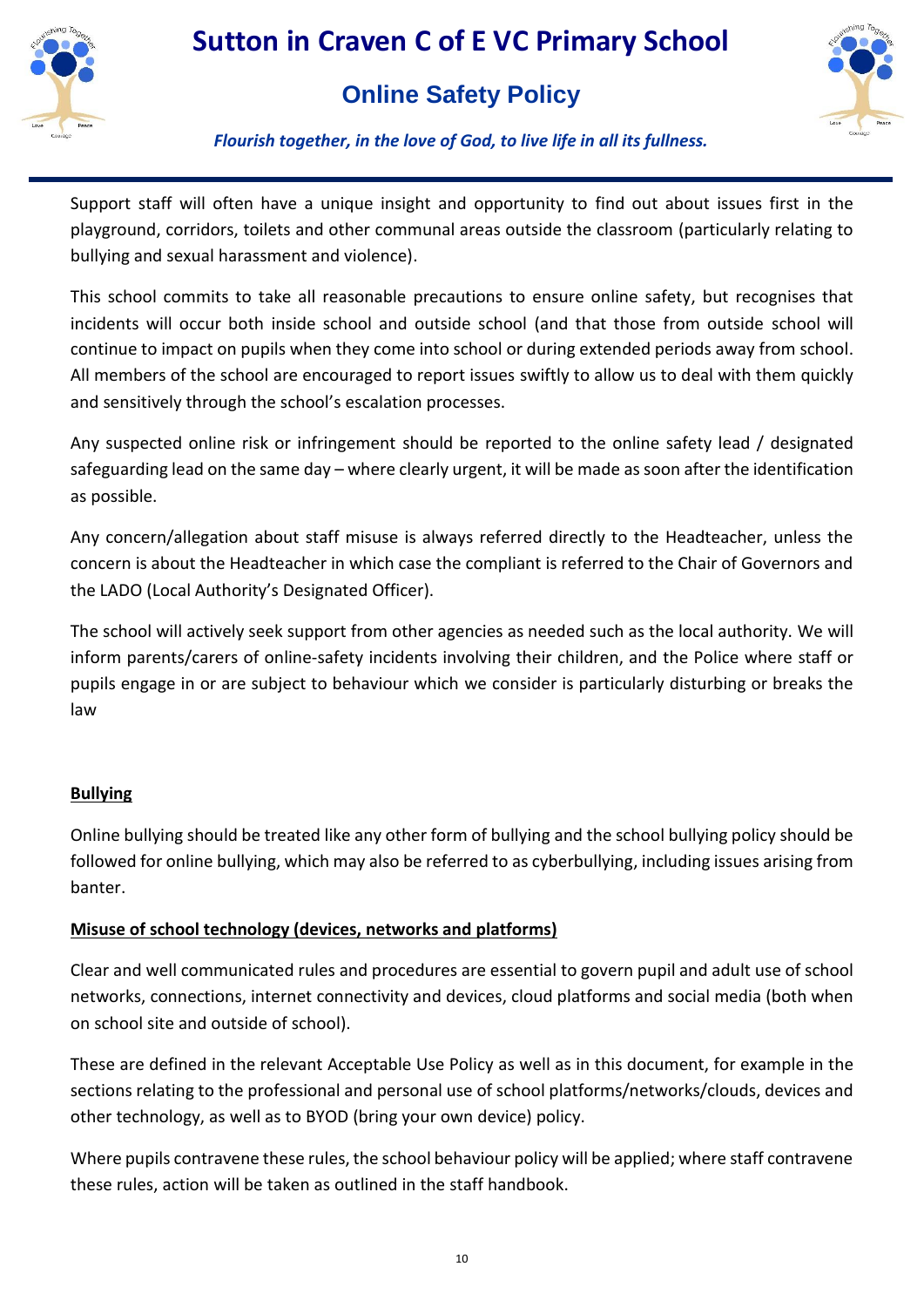

## **Online Safety Policy**



*Flourish together, in the love of God, to live life in all its fullness.*

It will be necessary to reinforce these as usual at the beginning of any school year but also to remind pupils that **the same applies for any home learning** that may take place in future periods of closure/quarantine etc.

Further to these steps, the school reserves the right to withdraw – temporarily or permanently – any or all access to such technology, or the right to bring devices onto school property.

#### **Social Media incidents.**

See the social media section later in this document for rules and expectations of behaviour for children and adults in the Sutton in Craven C of E VC Primary School. These are also governed by school Acceptable Use Policies.

Breaches will be dealt with in line with the school behaviour policy (for pupils) or handbook (for staff).

## **5. Data protection and GDPR.**

#### **Appropriate filtering and monitoring.**

Keeping Children Safe in Education obliges schools to "ensure appropriate filters and appropriate monitoring systems are in place [and] not be able to access harmful or inappropriate material [but at the same time] be careful that "over blocking" does not lead to unreasonable restrictions as to what children can be taught with regards to online teaching and safeguarding."

At this school, the internet connection is provided by BT. We have a dedicated and secure, school safe connection that is protected with firewalls and multiple layers of security, including a web filtering system called smooth wall, which is made specifically to protect children in schools.

## **6. Electronic Communication**

#### **Email**

- Staff at this school use the office 365 system for all school emails
- Pupils within school do have an email address but it is set to be inactive to communication and simply as a log in tool for 365 teams.

General principles for email use are as follows:

 Email is the only means of electronic communication to be used between staff and parents (in both directions). Use of a different platform must be approved in advance by the Head Teacher in advance.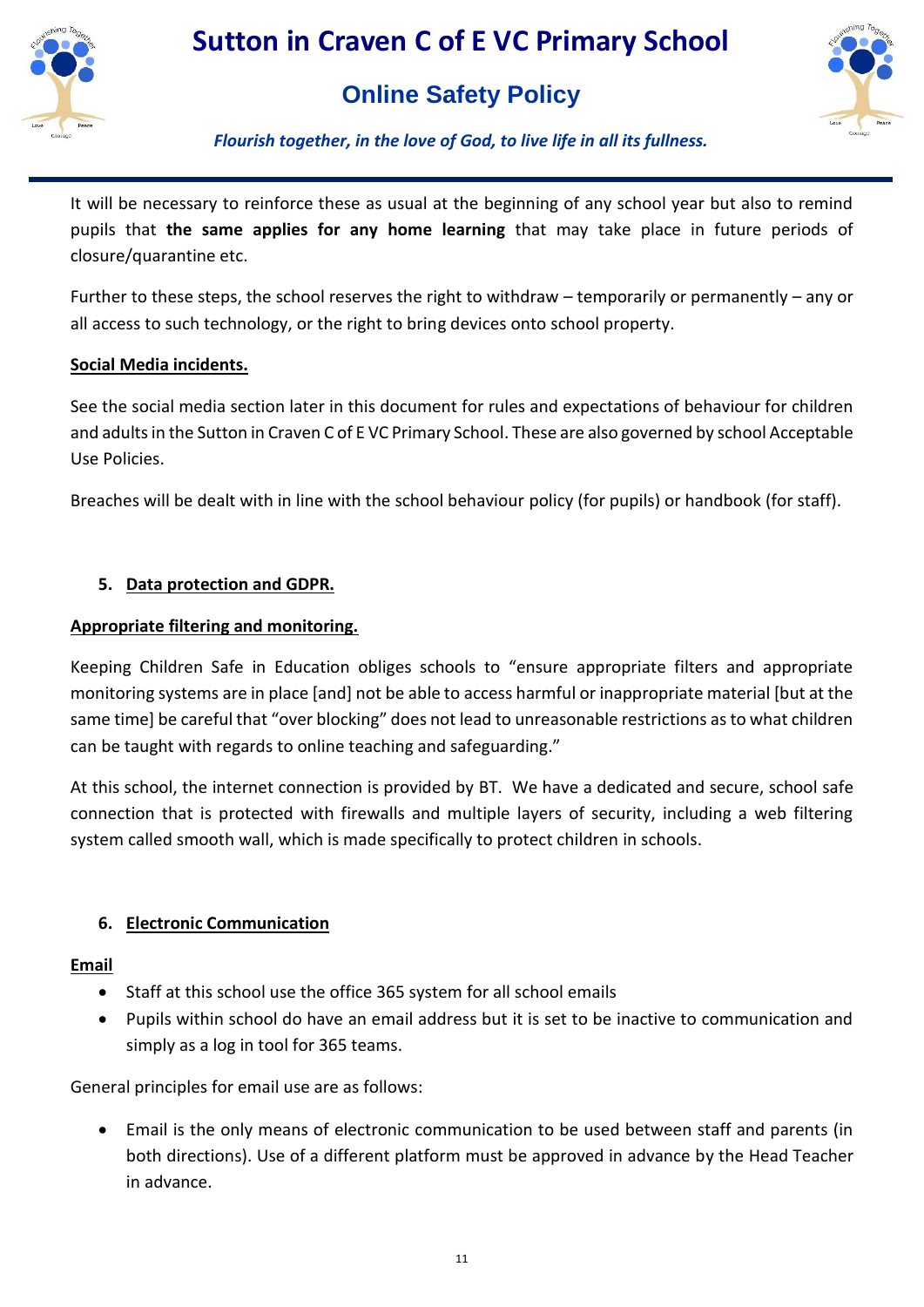



*Flourish together, in the love of God, to live life in all its fullness.*

- Email may only be sent using the email systems above. There should be no circumstances where a private email is used; if this happens by mistake, the DSL/Head Teacher should be informed immediately.
- Staff or pupil personal data should never be sent/shared/stored on email **– we should always use initials for children in emails – staff personal information should never be on work emails.** 
	- o Internally, staff should use the school network or school teams system, including when working from home when remote access is available via the 365 teams system.
- Appropriate behaviour is expected at all times, and the system should not be used to send inappropriate materials or language which is or could be construed as bullying, aggressive, rude, insulting, illegal or otherwise inappropriate, or which (for staff) might bring the school into disrepute or compromise the professionalism of staff
- Staff are NOT allowed to use the email system for personal use and should be aware that all use is monitored, their emails may be read and the same rules of appropriate behaviour apply at all times. Emails using inappropriate language, images, malware or to adult sites may be blocked and not arrive at their intended destination. **Not sure on your thoughts here – I think it is fine.**

See also the social media section of this policy.

#### **School Website**

The school website is a key public-facing information portal for the school community (both existing and prospective stakeholders) with a key reputational value. The Head Teacher has delegated the day-to-day responsibility of updating the content of the website to class teachers. The site is managed by the head Teacher, Mrs Orla Gibbons and Computing lead, Mrs Leanne Harrison.

Where other staff submit information for the website, they are asked to remember:

- $\bullet$  School have the same duty as any person or organisation to respect and uphold copyright law  $$ schools have been fined for copyright breaches. Sources must always be credited and material only used with permission.
- Where pupil work, images or videos are published on the website, their identities are protected and full names are not published.

#### **Digital images and video**

When a pupil/student joins the school, parents/carers are asked if they give consent for their child's image to be captured in photographs or videos, for what purpose (beyond internal assessment, which does not require express consent) and for how long. Parents answer as follows:

- Printed information, displays, school exhibitions and promotional literature
- School website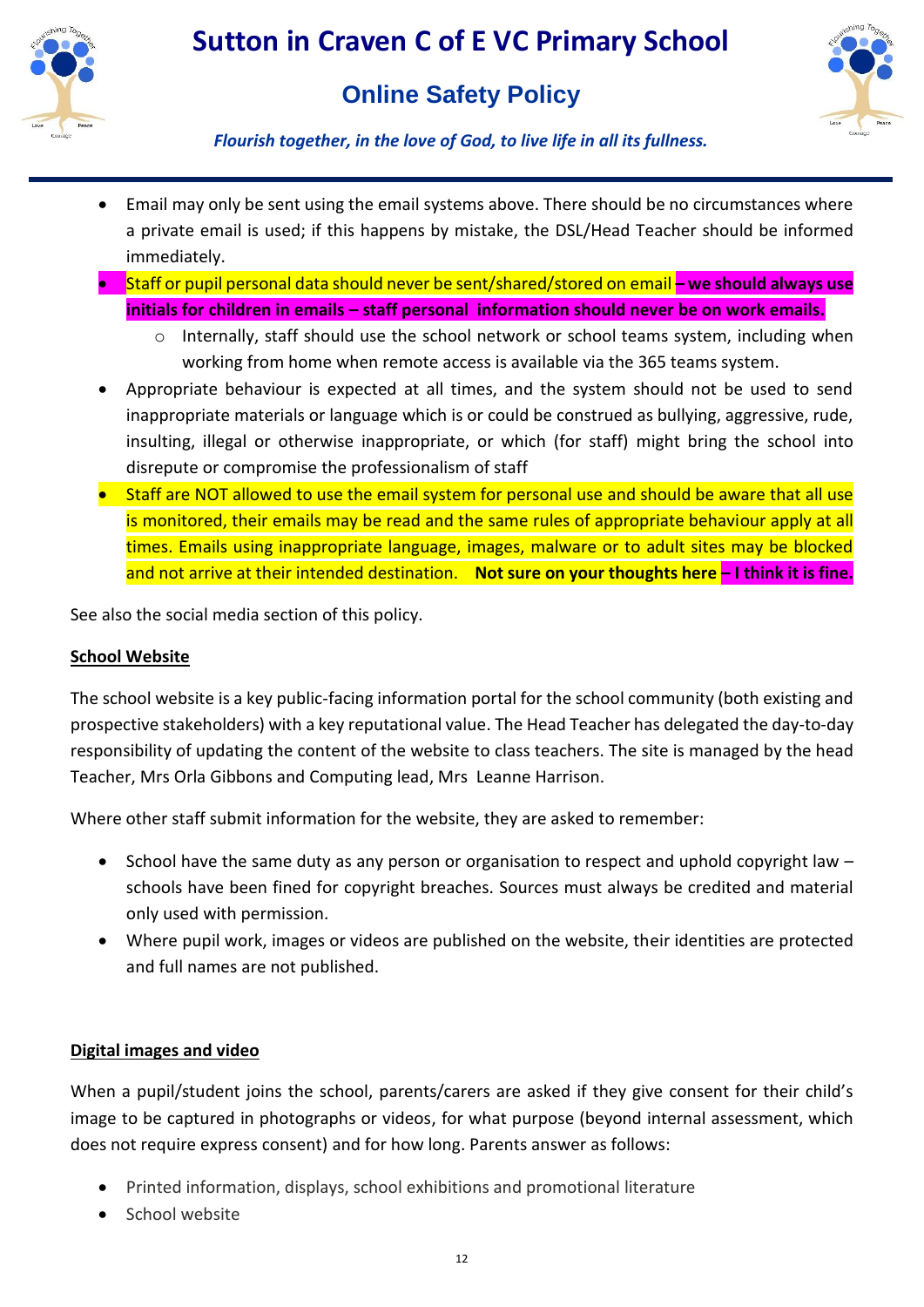

## **Online Safety Policy**



*Flourish together, in the love of God, to live life in all its fullness.*

- School social media page
- Local newspaper

Whenever a photo or video is taken/made, the member of staff taking it will check the latest database before using it for any purpose.

Any pupils shown in public facing materials are never identified with more than first name.

All staff are governed by their contract of employment and the school's Acceptable Use Policy, which covers the use of mobile phones/personal equipment for taking pictures of pupils, and where these are stored. At Sutton C of E no member of staff will ever use their personal phone to capture photos or videos of pupils.

Photos are stored on the school network or 365 team in line with the retention schedule of the school Data Protection Policy.

Staff and parents are reminded annually about the importance of not sharing without permission, due to reasons of child protection (e.g. looked-after children often have restrictions for their own protection), data protection, religious or cultural reasons, or simply for reasons of personal privacy.

Pupils are taught about how images can be manipulated in their online safety education programme and also taught to consider how to publish for a wide range of audiences which might include governors, parents or younger children

Pupils are advised to be very careful about placing any personal photos on social media. They are taught to understand the need to maintain privacy settings so as not to make public, personal information.

Pupils are taught that they should not post images or videos of others without their permission. We teach them about the risks associated with providing information with images (including the name of the file), that reveals the identity of others and their location. We teach them about the need to keep their data secure and what to do if they / or a friend are subject to bullying or abuse.

## **Social Media - Sutton in Craven C of E VC Primary School's Social media presence.**

Sutton CE works on the principle that if we don't manage our social media reputation, someone else will.

Online Reputation Management (ORM) is about understanding and managing our digital footprint (everything that can be seen or read about the school online). Few parents will apply for a school place without first 'googling' the school, and the Ofsted pre-inspection check includes monitoring what is being said online.

Accordingly, we manage and monitor our social media footprint carefully to know what is being said about the school and to respond to criticism and praise in a fair, responsible manner.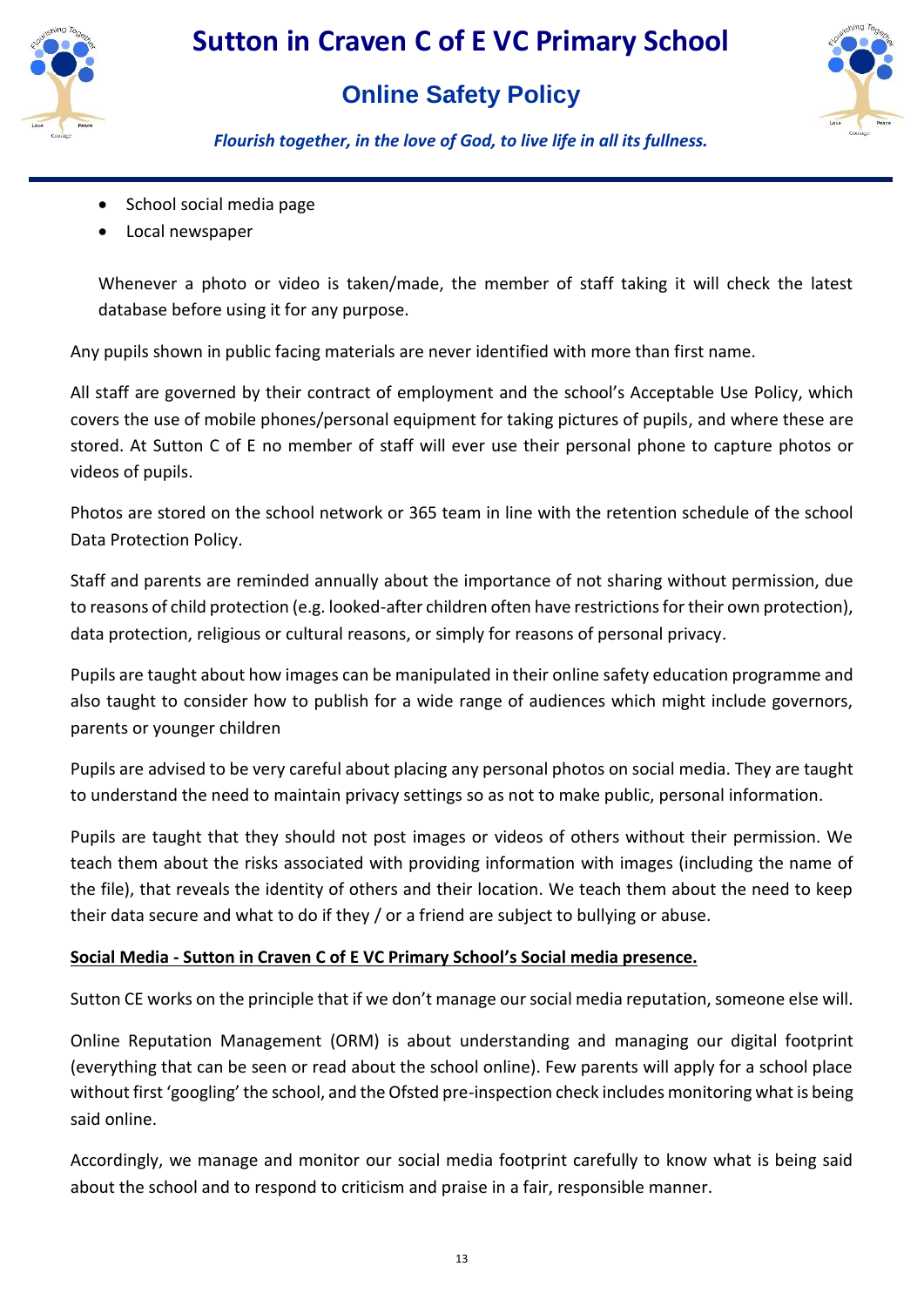



*Flourish together, in the love of God, to live life in all its fullness.*

Mrs Orla Gibbons – Head teacher and Mrs Angela Hayton – School Business Manager, is responsible for managing our Facebook account and monitoring online comments in the wider community.

## **Social Media - Staff, Pupils and Parents presence**

Social media (including here all apps, sites and games that allow sharing and interaction between users) is a fact of modern life, and as a school, we accept that many parents, staff and pupils will use it. However, as stated in the acceptable use policies which all members of the school community sign, we expect everybody to behave in a positive manner, engaging respectfully with the school and each other on social media, in the same way as they would face to face.

This positive behaviour can be summarised as not making any posts which are or could be construed as bullying, aggressive, rude, insulting, illegal or otherwise inappropriate, or which might bring the school or (particularly for staff) teaching profession into disrepute. This applies both to public pages and to private posts, e.g. parent chats, pages or groups.

If parents have a concern about the school, we would urge them to contact us directly and in private to resolve the matter. If an issue cannot be resolved in this way, the school complaints procedure is to be followed. Sharing complaints on social media is unlikely to help resolve the matter, but can cause upset to staff, pupils and parents, also undermining staff morale and the reputation of the school (which is important for the pupils we serve).

Many social media platforms have a minimum age of 13 (note that WhatsApp is 16+), but school regularly deals with issues arising on social media with pupils/students under the age of 13. We ask parents to respect age ratings on social media platforms wherever possible and not encourage or condone underage use. It is worth noting that online harms regulation is likely to require more stringent age verification measures over the coming years.

However, the school has to strike a difficult balance of not encouraging underage use at the same time as needing to acknowledge reality in order to best help our pupils/students to avoid or cope with issues if they arise. Online safety lessons will look at social media and other online behaviour, how to be a good friend online and how to report bullying, misuse, intimidation or abuse. However, children will often learn most from the models of behaviour they see and experience, which will often be from adults.

Parents can best support this by talking to their children about the apps, sites and games they use (you don't need to know them – ask your child to explain it to you), with whom, for how long, and when (late at night / in bedrooms is not helpful for a good night's sleep and productive teaching and learning at school the next day).

The school has an official Facebook page, managed by teaching staff and will respond to general enquiries about the school, but asks parents/carers not to use these channels to communicate about their children.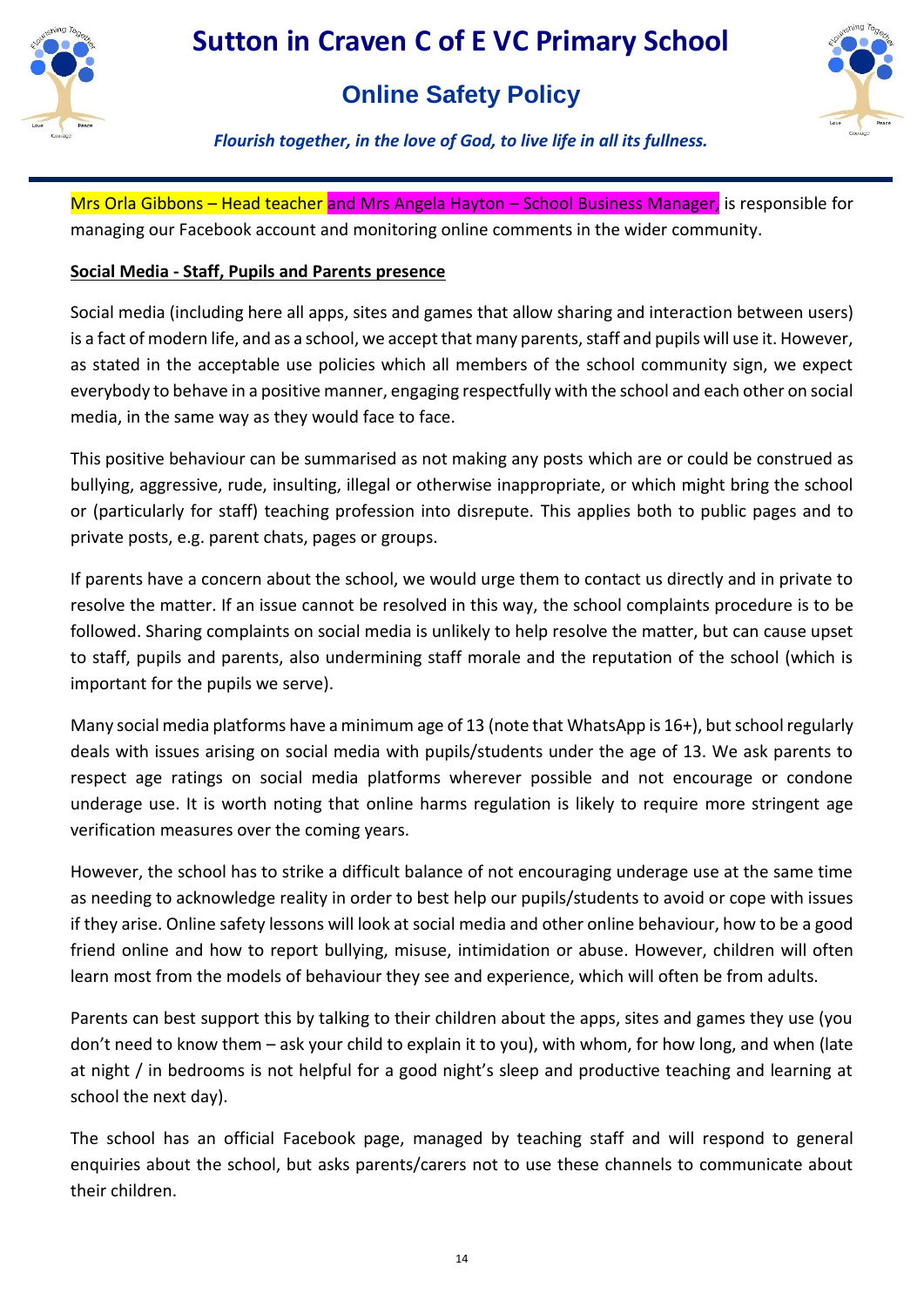

## **Online Safety Policy**



*Flourish together, in the love of God, to live life in all its fullness.*

Email is the official electronic communication channel between parents and the school, and between staff and pupils. Each class has an email account to allow parents direct communication with the class teacher and an admin account is also used for general enquiries.

Pupils/students are not allowed\* to be 'friends' with or make a friend request to any staff, governors, volunteers and contractors or otherwise communicate via social media.

Pupils/students are discouraged from 'following' staff, governor, volunteer or contractor public accounts (e.g. following a staff member with a public Instagram account). However, we accept that this can be hard to control (but this highlights the need for staff to remain professional in their private lives). In the reverse situation, however, staff must not follow such public student accounts.

\* Exceptions may be made, e.g. for pre-existing family links, but these must be approved by the Headteacher/Principal, and should be declared upon entry of the pupil or staff member to the school).

\*\* Any attempt to do so may be a safeguarding concern or disciplinary matter and should be notified to the DSL (if by a child) or to the Headteacher (if by a staff member).

Staff are reminded that they are obliged not to bring the school or profession into disrepute and the easiest way to avoid this is to have the strictest privacy settings and avoid inappropriate sharing and oversharing online. They should never discuss the school or its stakeholders on social media and be careful that their personal opinions might not be attributed to the school, trust or local authority, bringing the school into disrepute.

The serious consequences of inappropriate behaviour on social media are underlined by the fact that of the 131 Prohibition Orders issued to staff in 2017, 73 involved social media/technology (and 27 of the 66 orders by August 2018).

All members of the school community are reminded that particularly in the context of social media, it is important to comply with the school policy on Digital Images and Video (see page **Error! Bookmark not defined.**) and permission is sought before uploading photographs, videos or any other information about other people.

The statements of the Acceptable Use Policies (AUPs) which all members of the school community have signed are also relevant to social media activity, as is the school's Data Protection Policy.

## **Personal devices.**

 **Pupils/students** in Oak class are allowed to bring mobile phones in to school however they are handed in to the teacher upon arrival and returned at the end of the school day.